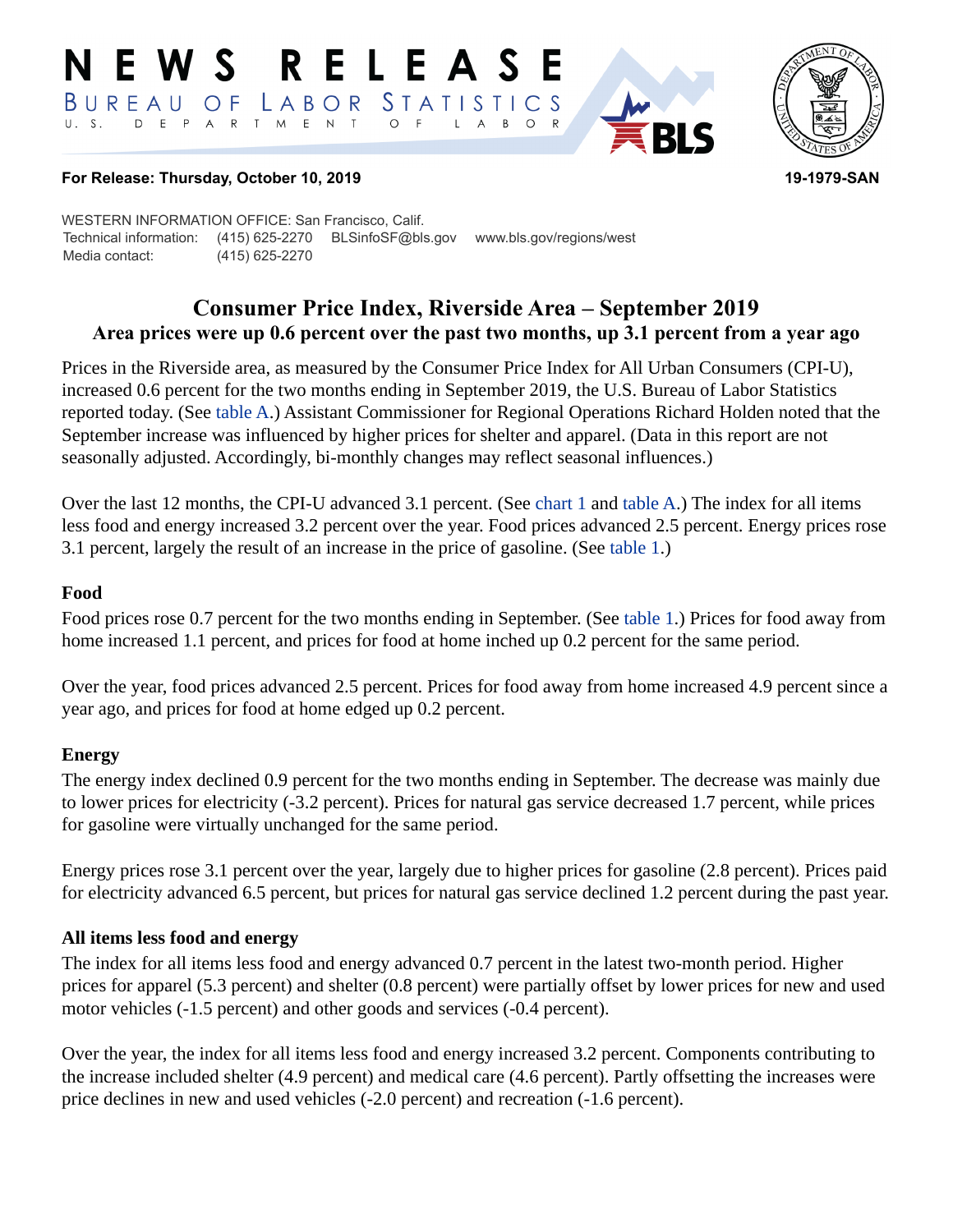**The November 2019 Consumer Price Index for the Riverside area is scheduled to be released on December 11, 2019.**

# **Technical Note**

The Consumer Price Index (CPI) is a measure of the average change in prices over time in a fixed market basket of goods and services. The Bureau of Labor Statistics publishes CPIs for two population groups: (1) a CPI for All Urban Consumers (CPI-U) which covers approximately 89 percent of the total population and (2) a CPI for Urban Wage Earners and Clerical Workers (CPI-W) which covers 28 percent of the total population. The CPI-U includes, in addition to wage earners and clerical workers, groups such as professional, managerial, and technical workers, the self-employed, short-term workers, the unemployed, and retirees and others not in the labor force.

The CPI is based on prices of food, clothing, shelter, and fuels, transportation fares, charges for doctors' and dentists' services, drugs, and the other goods and services that people buy for day-to-day living. Each month, prices are collected in 87 urban areas across the country from about 6,000 housing units and approximately 24,000 retail establishments--department stores, supermarkets, hospitals, filling stations, and other types of stores and service establishments. All taxes directly associated with the purchase and use of items are included in the index.

The index measures price changes from a designated reference date (1982-84) that equals 100.0. An increase of 16.5 percent, for example, is shown as 116.5. This change can also be expressed in dollars as follows: the price of a base period "market basket" of goods and services in the CPI has risen from \$10 in 1982-84 to \$11.65. For further details see the CPI home page on the Internet at [www.bls.gov/cpi](https://www.bls.gov/cpi) and the BLS Handbook of Methods, Chapter 17, The Consumer Price Index, available on the Internet at [www.bls.gov/opub/hom/](https://www.bls.gov/opub/hom/homch17_a.htm) [homch17\\_a.htm](https://www.bls.gov/opub/hom/homch17_a.htm).

In calculating the index, price changes for the various items in each location are averaged together with weights that represent their importance in the spending of the appropriate population group. Local data are then combined to obtain a U.S. city average. Because the sample size of a local area is smaller, the local area index is subject to substantially more sampling and other measurement error than the national index. In addition, local indexes are not adjusted for seasonal influences. As a result, local area indexes show greater volatility than the national index, although their long-term trends are quite similar. **NOTE: Area indexes do not measure differences in the level of prices between cities; they only measure the average change in prices for each area since the base period.**

The Riverside-San Bernardino-Ontario metropolitan area covered in this release consists of Riverside and San Bernardino Counties in the State of California.

Information in this release will be made available to sensory impaired individuals upon request. Voice phone: (202) 691-5200; Federal Relay Service: (800) 877-8339.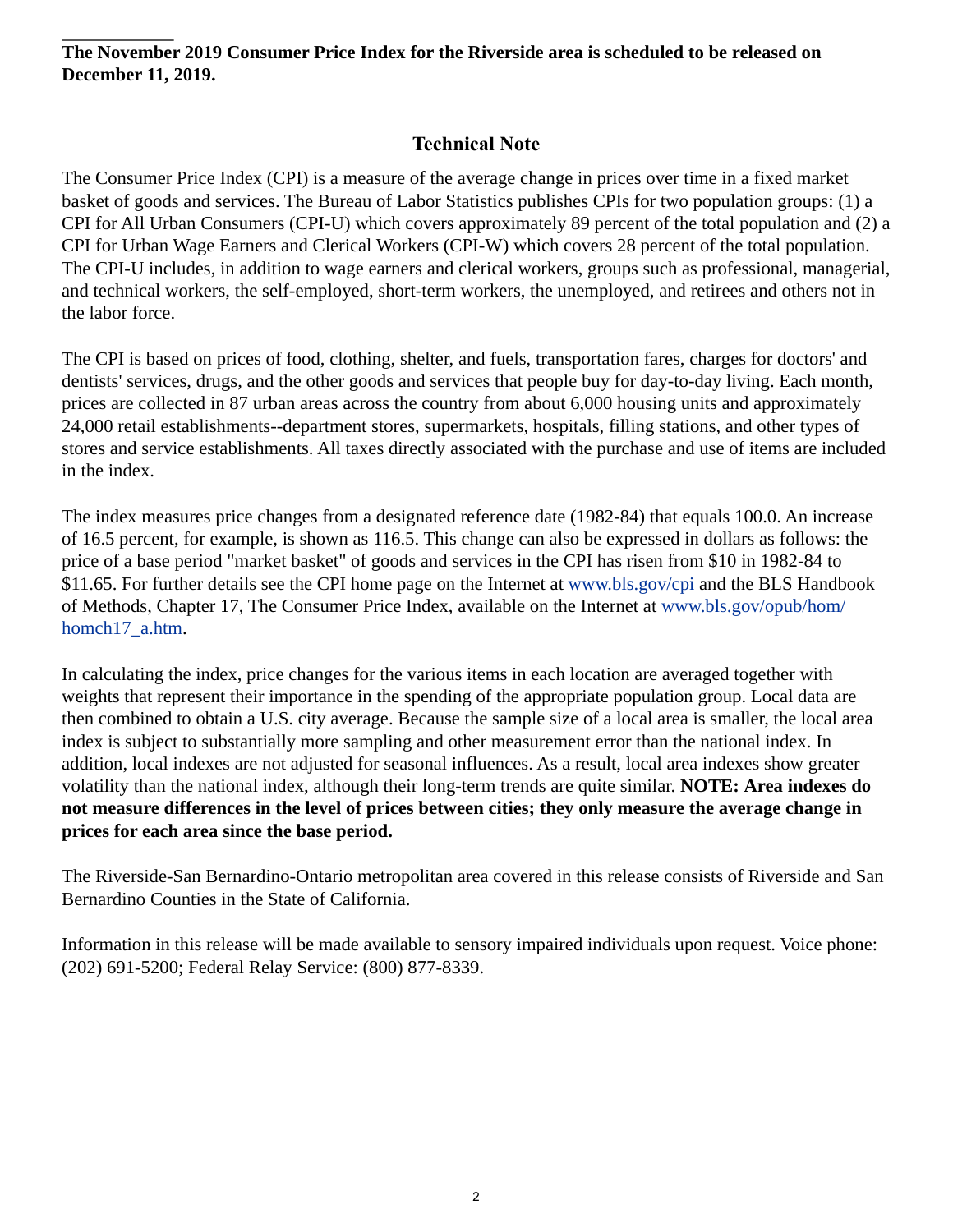### **Table 1. Consumer Price Index for All Urban Consumers (CPI-U): Indexes and percent changes for selected periods Riverside-San Bernardino-Ontario (December 2017=100 unless otherwise noted)**

| Item and Group                             | Indexes      |              |              | Percent change from- |              |              |
|--------------------------------------------|--------------|--------------|--------------|----------------------|--------------|--------------|
|                                            | Jul.<br>2019 | Aug.<br>2019 | Sep.<br>2019 | Sep.<br>2018         | Jul.<br>2019 | Aug.<br>2019 |
| <b>Expenditure category</b>                |              |              |              |                      |              |              |
|                                            | 105.816      |              | 106.412      | 3.1                  | 0.6          |              |
|                                            | 103.941      |              | 104.565      | 2.4                  | 0.6          |              |
|                                            | 104.110      |              | 104.819      | 2.5                  | 0.7          |              |
|                                            | 101.244      | 100.711      | 101.440      | 0.2                  | 0.2          | 0.7          |
| Cereals and bakery products                | 104.160      |              | 104.417      | -0.3                 | 0.2          |              |
| Meats, poultry, fish, and eggs             | 99.090       |              | 101.027      | $-0.5$               | 2.0          |              |
|                                            | 101.720      |              | 100.287      | $-2.3$               | -1.4         |              |
|                                            | 100.899      |              | 101.854      | 2.3                  | 0.9          |              |
| Nonalcoholic beverages and beverage        | 106.864      |              | 106.858      | 2.8                  | 0.0          |              |
|                                            | 99.291       |              | 98.057       | -0.5                 | $-1.2$       |              |
|                                            | 107.013      |              | 108.242      | 4.9                  | 1.1          |              |
|                                            | 107.013      |              | 108.242      | 4.9                  | 1.1          |              |
|                                            | 101.082      |              | 100.275      | -0.7                 | -0.8         |              |
|                                            | 106.527      |              | 107.048      | 4.6                  | 0.5          |              |
|                                            | 107.354      | 107.640      | 108.236      | 4.9                  | 0.8          | 0.6          |
|                                            | 106.753      | 107.035      | 107.864      | 4.7                  | 1.0          | 0.8          |
| Owners' equiv. rent of residences          | 107.627      | 107.920      | 108.330      | 5.2                  | 0.7          | 0.4          |
| Owners' equiv. rent of primary residence   | 107.627      | 107.920      | 108.330      | 5.2                  | 0.7          | 0.4          |
|                                            | 104.852      |              | 103.093      | 4.8                  | $-1.7$       |              |
|                                            | 100.097      | 97.511       | 97.338       | 4.1                  | $-2.8$       | $-0.2$       |
|                                            | 100.191      | 97.614       | 97.393       | 4.4                  | $-2.8$       | $-0.2$       |
|                                            | 95.590       | 92.582       | 92.563       | 6.5                  | $-3.2$       | 0.0          |
| Utility (piped) gas service                | 116.109      | 115.025      | 114.107      | $-1.2$               | $-1.7$       | $-0.8$       |
| Household furnishings and operations       | 100.647      |              | 100.572      | 0.8                  | $-0.1$       |              |
|                                            | 101.186      |              | 106.510      | 1.7                  | 5.3          |              |
|                                            | 108.664      |              | 108.799      | 1.3                  | 0.1          |              |
|                                            | 108.785      |              | 108.647      | 1.0                  | $-0.1$       |              |
|                                            | 100.963      |              | 99.454       | $-2.0$               | $-1.5$       |              |
|                                            | 100.553      |              | 100.417      | $-1.1$               | $-0.1$       |              |
|                                            | 104.139      |              | 101.173      | 1.7                  | $-2.8$       |              |
|                                            | 120.735      | 116.093      | 120.653      | 2.7                  | $-0.1$       | 3.9          |
|                                            | 120.868      | 116.190      | 120.785      | 2.8                  | $-0.1$       | 4.0          |
| Gasoline, unleaded regular(1)              | 121.129      | 116.337      | 121.008      | 2.7                  | $-0.1$       | 4.0          |
| Gasoline, unleaded midgrade(1)             | 120.917      | 116.511      | 120.741      | 3.5                  | $-0.1$       | 3.6          |
| Gasoline, unleaded premium(1)              | 119.420      | 115.281      | 119.545      | 3.0                  | 0.1          | 3.7          |
|                                            | 110.121      |              | 110.121      | 0.4                  | 0.0          |              |
|                                            | 103.777      |              | 104.586      | 4.6                  | 0.8          |              |
|                                            | 100.590      |              | 101.354      | -1.6                 | 0.8          |              |
| Education and communication                | 105.592      |              | 105.604      | 2.8                  | 0.0          |              |
| Tuition, other school fees, and child care | 112.161      |              | 114.277      | 5.3                  | 1.9          |              |
|                                            | 105.894      |              | 105.500      | 2.1                  | -0.4         |              |
| <b>Commodity and service group</b>         |              |              |              |                      |              |              |
|                                            | 105.816      |              | 106.412      | 3.1                  | 0.6          |              |
|                                            | 104.892      |              | 105.489      | 1.6                  | 0.6          |              |
| Commodities less food & beverages          | 105.529      |              | 106.107      | 1.0                  | 0.5          |              |
| Nondurables less food & beverages          | 107.950      |              | 108.946      | 1.0                  | 0.9          |              |
|                                            | 102.044      |              | 102.020      | 1.1                  | 0.0          |              |
|                                            | 106.384      |              | 106.981      | 4.0                  | 0.6          |              |
| Special aggregate indexes                  |              |              |              |                      |              |              |